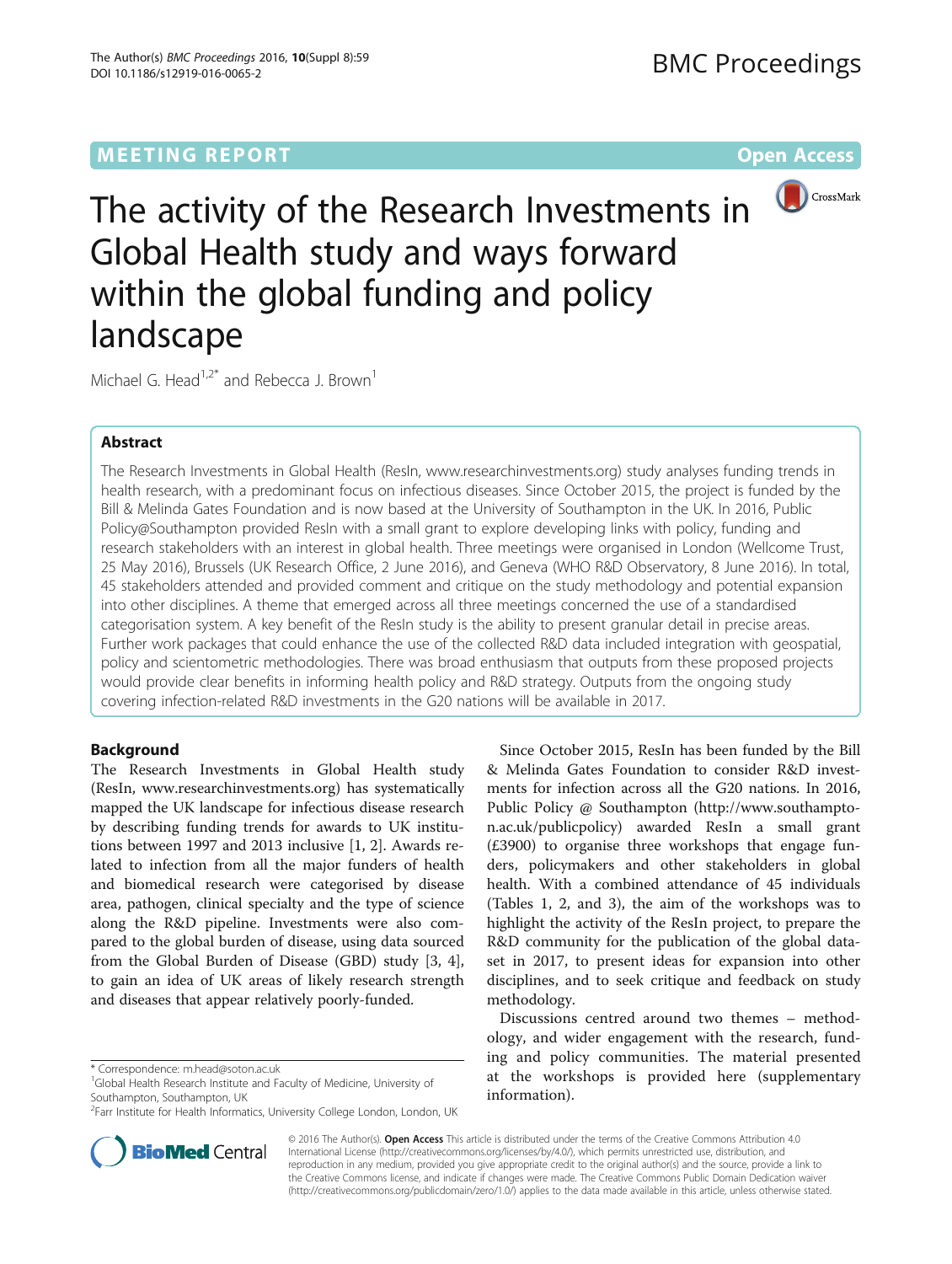| Alex      | <b>Blum</b>   | Public Policy @ Southampton                         |
|-----------|---------------|-----------------------------------------------------|
| Gavin     | Costigan      | Public Policy @ Southampton                         |
| Catherine | Cotton        | Federation of European Microbiological<br>Societies |
| Kevin     | Dolby         | Wellcome Trust                                      |
| Emily     | Gale          | Medical Research Council                            |
| Pat       | Goodwin       | Microbiology Society                                |
| Felix     | Greaves       | Public Health England                               |
| Chris     | Lowry         | British Society of Immunology                       |
| Anthony   | Scott         | London School of Hygiene & Tropical Medicine        |
| Andrew    | Smith         | Foreign and Commonwealth Office                     |
| Vinny     | Smith         | Meningitis Research Foundation                      |
| Neil      | Squires       | Faculty of Public Health                            |
| Sophie    | Taysom        | Department of Health                                |
| Charlotte | Watts         | UK Department for International Development         |
| Philip    | Price         | Wellcome Trust                                      |
| Graham    | Tynan         | Wellcome Trust                                      |
| Marco     | Dе<br>Ambrogi | The Lancet Infectious Diseases                      |
| John      | Broughall     | Antibiotic Research UK                              |
| Mark      | Zuckerman     | Clinical Virology Network                           |

<span id="page-1-0"></span>Table 1 Invited attendees of London workshop, 25 May 2016

### Methodologies

A theme that emerged across all three meetings concerned the use of a standardised categorisation system– comment included that ResIn should adopt an existing system (such as that used by the NIH, Health Research Classification System or MESH terms) and work towards a unified categorisation methodology. The ResIn project created its own system which would cover many of the keyword and disease areas used by the other

Table 2 Invited attendees of Brussels workshop, 2 June 2016

| Jozef    | Anne              | Federation of European Microbiological<br>Societies                  |
|----------|-------------------|----------------------------------------------------------------------|
| Brendan  | <b>Barnes</b>     | European Federation of Pharmaceutical<br>Industries and Associations |
| Roberto  | <b>Bertollini</b> | WHO Brussels office                                                  |
| Julie    | Cantalou          | Public Policy@Southampton                                            |
| Laurence | Colin             | European Research Council                                            |
| Alain    | Deleener          | Research Foundation - Flanders (FWO)                                 |
| Evelyn   | Depoortere        | European Commission                                                  |
| Maribel  | Glogowoski        | UK Research Office                                                   |
| Oliver   | Karsten           | Friends of the Global Fund Europe                                    |
| Barbara  | Kerstiens         | European Commission                                                  |
| Hugh     | Laverty           | Innovative Medicines Initiative                                      |
| Kevin    | McCarthy          | European Commission                                                  |
| Martine  | Sabbe             | Scientific Institute of Public Health                                |

Table 3 Invited attendees of Geneva workshop, 8 June 2016

| Taghreed Adam |                       | WHO Global Observatory on Health R&D                                      |
|---------------|-----------------------|---------------------------------------------------------------------------|
| Lauranne      | <b>Botti</b>          | <b>COHRED</b>                                                             |
| Vania         | de la Fuente<br>Nunez | WHO Global Observatory on Health R&D                                      |
| Nebiat        |                       | Gebreselassie WHO Global TB Programme                                     |
| Abdul         | Ghaffar               | WHO Alliance for Health Policy and Systems<br>Research                    |
| Hope          | Johnson               | GAVI                                                                      |
| Christian     | Leindhart             | WHO Global TB Programme                                                   |
| Manuel        | Martin                | <b>UAFM</b>                                                               |
| Maya          | Matthews              | European Commission                                                       |
| Deepak        | Mattur                | <b>UNAIDS</b>                                                             |
| Amit          | Prasad                | WHO Global Observatory on Health R&D                                      |
| Alistair      | Robb                  | WHO Information, Evidence and Research                                    |
| Robert        | Terry                 | Special Programme for Research and Training<br>in Tropical Diseases (TDR) |
|               |                       |                                                                           |

classifications; however, there was general agreement that it would be useful if a standardised system could be introduced that remained comprehensive but with flexibility to adapt as research investment analyses evolve. This could be an activity developed in collaboration with the WHO R&D Observatory.

Further category development would be useful to draw out further granular detail for highlighting specific subsections of data, for example further breakdown of the public health category to illustrate investments directed towards social science, epidemiology, economics etc; one further example was to differentiate between primary data collection and secondary data analysis. A possible weighting system to allocate proportional amounts of funding across pathogens was suggested e.g. £1 m study relating to co-infection of HIV and tuberculosis would see £500 k towards HIV and £500 k towards tuberculosis. This would be more difficult to achieve across cross-cutting themes (such as global health and antimicrobial resistance). The distribution of funds from lead institutions to collaborators (particularly those in low- and middle-income countries (LMICs)) is currently difficult to systematically track but is an important factor to consider. Additional useful analyses would include comparison of levels of investment with i) risk factors for disease (alongside the existing burden of disease comparisons), ii) implementation and aid funding; iii) projected future health burdens; iv) differences between datasets of disease burden e.g. that produced by the Institute for Health Metrics and Evaluation and the WHO; v) awards directed straight to LMICs, including infrastructure and other capacity-building initiatives.

The data gap of private sector data was noted, with limited options for systematic provision of such